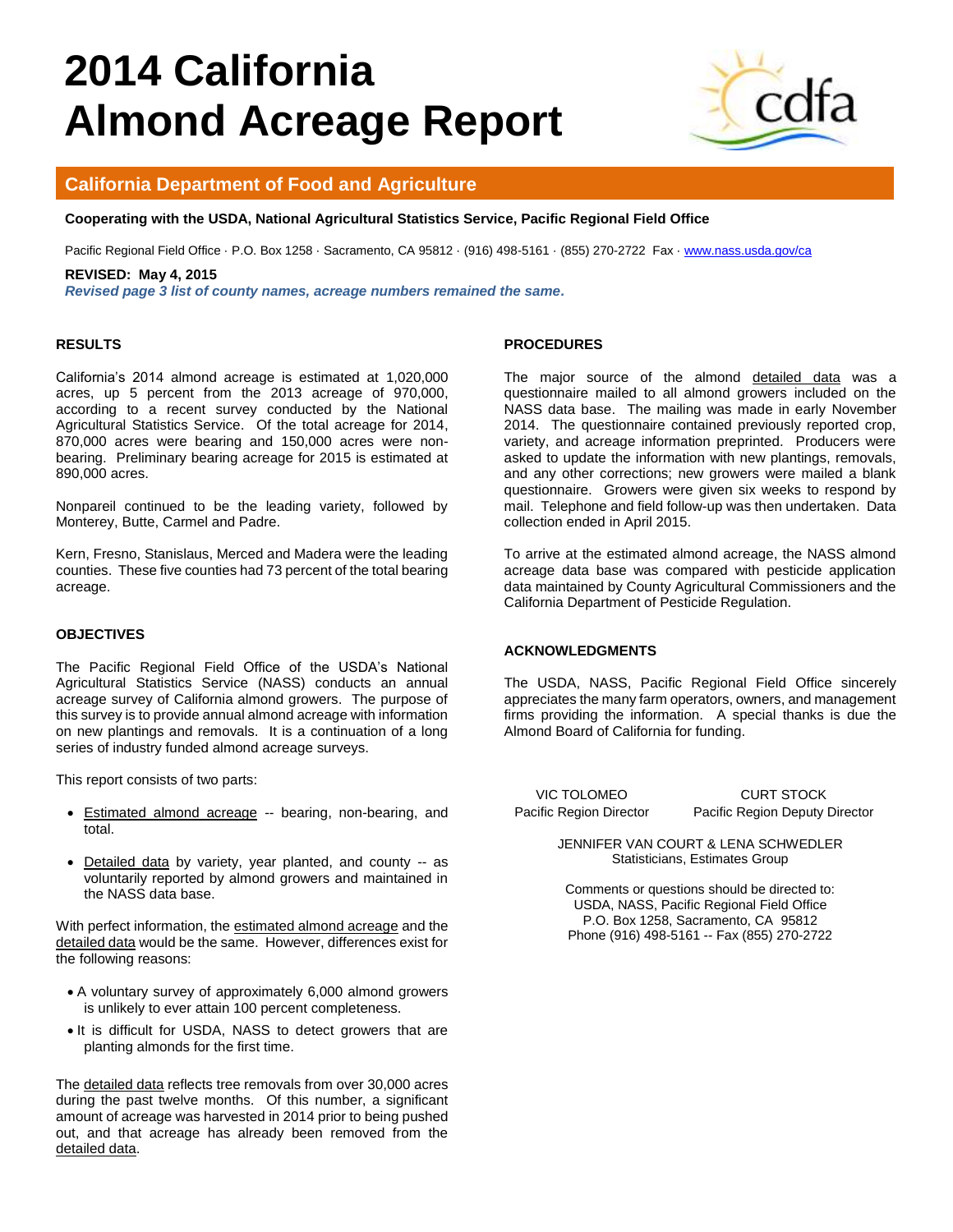| County             | 1985 &<br>Earlier | 1986           | 1987         | 1988           | 1989           | 1990           | 1991        | 1992        | 1993   | 1994   | 1995   | 1996        | 1997        | 1998           | 1999        | 2000        |
|--------------------|-------------------|----------------|--------------|----------------|----------------|----------------|-------------|-------------|--------|--------|--------|-------------|-------------|----------------|-------------|-------------|
| <b>Butte</b>       | 4,330             | 301            | 131          | 471            | 180            | 587            | 424         | 943         | 526    | 1,014  | 1,713  | 2,633       | 1,559       | 1,809          | 1,169       | 1,688       |
| Calaveras          | 10                | $\mathbf 0$    | $\mathbf 0$  | 0              | 0              | $\mathbf 0$    | 0           | 0           | 0      | 0      | 0      | 0           | 0           | 0              | 0           | $\mathbf 0$ |
| Colusa             | 1,830             | 91             | 202          | 183            | 576            | 788            | 127         | 138         | 479    | 1,627  | 1,332  | 882         | 1,408       | 2,043          | 1,865       | 1,268       |
| Contra Costa       | 12                | $\mathbf 0$    | $\mathbf 0$  | $\mathbf 0$    | $\mathbf 0$    | $\mathbf 0$    | $\mathbf 0$ | $\mathbf 0$ | 0      | 0      | 0      | $\mathbf 0$ | $\mathbf 0$ | $\mathbf 0$    | $\mathbf 0$ |             |
| Fresno             | 3,256             | 390            | 902          | 607            | 838            | 3,596          | 707         | 875         | 1,874  | 2,637  | 4,491  | 3,757       | 5,840       | 4,714          | 5,847       | 5,018       |
| Glenn              | 1,370             | 13             | 89           | 85             | 340            | 326            | 306         | 292         | 567    | 2,235  | 2,702  | 1,809       | 874         | 3,500          | 3,029       | 1,745       |
| Kern               | 1,450             | 133            | 277          | 834            | .068           | 1.787          | 1,104       | 931         | 3,386  | 4,458  | 6,758  | 7,411       | 10,410      | 15,474         | 10,672      | 4,201       |
| Kings              | 24                | $\overline{7}$ | 19           | $\overline{4}$ | 17             | 0              | 351         | $\mathbf 0$ | 111    | 44     | 202    | 110         | 91          | 1,387          | 146         | 149         |
| Madera             | 5,214             | 922            | 552          | 814            | 786            | 1,445          | 1,199       | 713         | 1,569  | 2,444  | 2,435  | 3,137       | 3,756       | 3,084          | 1,563       | 1,455       |
| Merced             | 11,787            | 426            | 1,010        | 1.600          | 1.844          | 2,152          | 2,034       | 2,163       | 1,662  | 4,296  | 4,442  | 4,455       | 5,664       | 5,072          | 3,619       | 4,205       |
| Placer             | 16                | $\mathbf 0$    | $\mathbf 0$  | 0              | 0              | 0              | 0           | 0           | 0      | 0      | 0      | 0           | 50          | $\overline{7}$ | 146         | 0           |
| Riverside          | $\mathbf 0$       | $\mathbf 0$    | $\mathbf 0$  | 0              | $\mathbf 0$    | 0              | $\Omega$    | 0           | 0      | 0      | 0      | 0           | $\mathbf 0$ | $\Omega$       | $\mathbf 0$ | $\Omega$    |
| Sacramento         | 8                 | $\mathbf 0$    | $\mathbf 0$  | $\mathbf 0$    | $\mathbf 0$    | $\Omega$       | $\Omega$    | $\Omega$    | 0      | 0      | 0      | $\Omega$    | $\Omega$    | 0              | $\Omega$    | $\Omega$    |
| San Joaquin        | 4,134             | 182            | 441          | 492            | 514            | 901            | 400         | 722         | 1.071  | 1.152  | 1,459  | 1,698       | 1,210       | 1,795          | 1,584       | 1,650       |
| San Luis Obisp     | 823               | $\mathbf 0$    | $\mathbf 0$  | 3              | 0              | $\overline{2}$ | 0           | 0           | 0      | 0      | 0      | 0           | $\mathbf 0$ | 0              | 0           | 5           |
| Santa Clara        | $\mathbf 0$       | $\mathbf 0$    | $\mathbf 0$  | 0              | $\mathbf 0$    | 20             | 0           | 0           | 0      | 0      | 0      | 0           | $\mathbf 0$ | 0              | 0           | $\mathbf 0$ |
| Solano             | 259               | $\mathbf 0$    | 5            | 40             | 0              | $\Omega$       | 0           | 0           | 0      | 35     | 151    | 110         | 152         | 166            | 193         | 196         |
| <b>Stanislaus</b>  | 8,215             | 539            | 725          | 1,412          | 1,278          | 2,194          | 2,034       | 2,908       | 2,348  | 5,186  | 4,835  | 3,395       | 5,296       | 6,152          | 4,403       | 3,381       |
| Sutter             | 596               | 105            | 44           | 14             | 56             | 16             | 63          | 36          | 108    | 107    | 112    | 129         | 336         | 558            | 349         | 154         |
| Tehama             | 701               | 39             | 186          | 29             | 11             | 0              | 74          | 11          | 230    | 259    | 292    | 495         | 257         | 639            | 428         | 306         |
| Tulare             | 683               | $\mathbf 0$    | 38           | 104            | 165            | 120            | 276         | 574         | 367    | 422    | 660    | 913         | 851         | 725            | 1,138       | 604         |
| Yolo               | 1,895             | 11             | 57           | 41             | 52             | 37             | 34          | 55          | 101    | 52     | 274    | 423         | 344         | 284            | 314         | 224         |
| Yuba               | 61                | 0              | $\mathbf{1}$ | 8              | $\overline{1}$ | 0              | 54          | 3           | 0      | 0      | 0      | 144         | $\mathbf 0$ | 173            | 118         | $\Omega$    |
| All Others         | 5                 | $\mathbf 0$    | $\mathbf 0$  | 0              | $\Omega$       | 0              | $\Omega$    | $\Omega$    | 0      | 0      | 0      | 0           | $\mathbf 0$ | 0              | $\mathbf 0$ | -1          |
| <b>State Total</b> | 46.679            | 3,158          | 4,678        | 6,739          | 7,725          | 13,970         | 9,185       | 10,363      | 14,398 | 25,968 | 31,857 | 31,500      | 38,097      | 47,582         | 36,581      | 26,251      |

#### **2014 ALMOND ACREAGE BY COUNTY, BY YEAR PLANTED a/**

a/ Totals may not add due to rounding.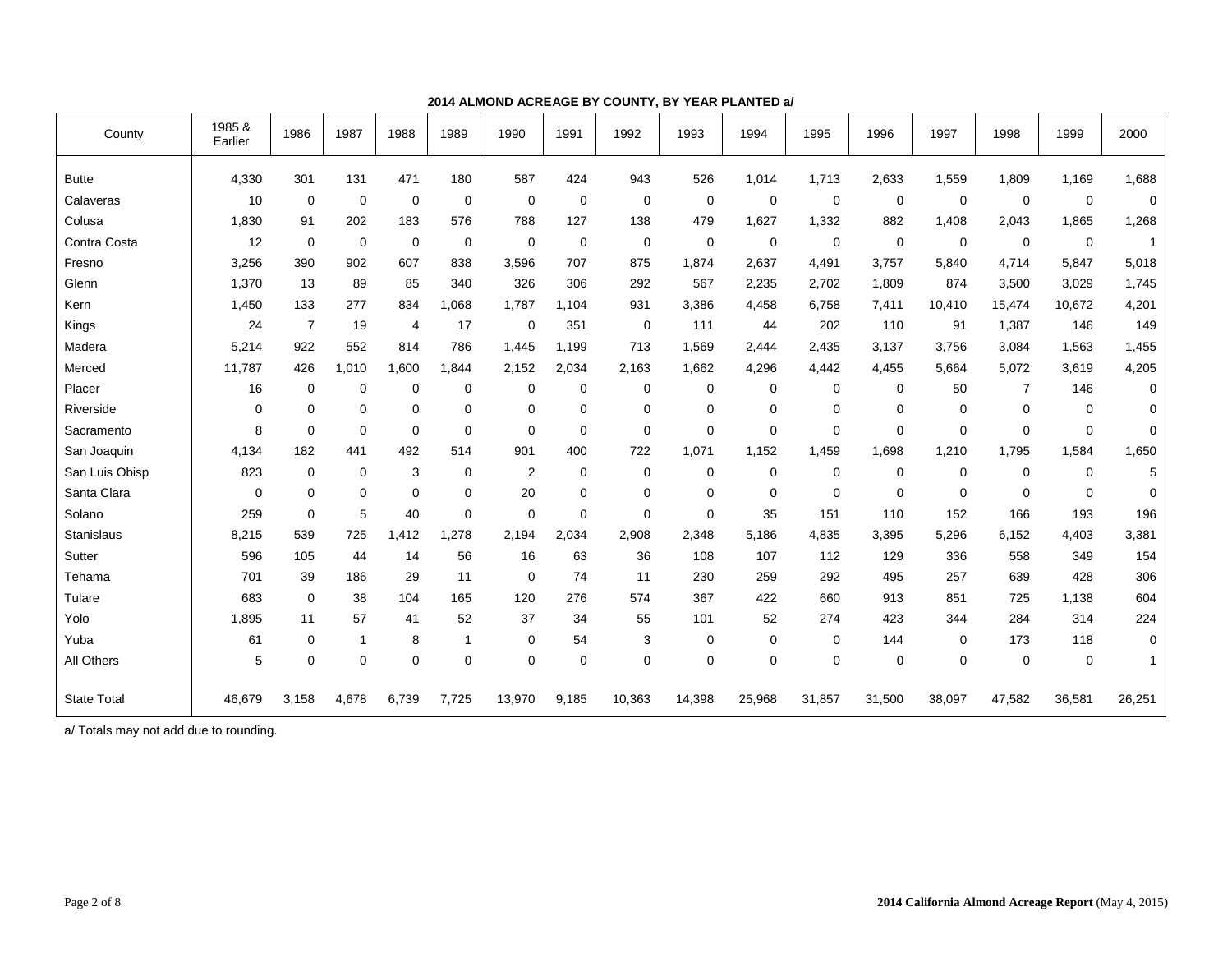|                    |             |             |             |             |             |             |             |             |             |             |             |          |          |              |                | Acres Standing in 2014 b/ |                |
|--------------------|-------------|-------------|-------------|-------------|-------------|-------------|-------------|-------------|-------------|-------------|-------------|----------|----------|--------------|----------------|---------------------------|----------------|
| County             | 2001        | 2002        | 2003        | 2004        | 2005        | 2006        | 2007        | 2008        | 2009        | 2010        | 2011        | 2012     | 2013     | 2014         | Bearing        | Non-<br>Bearing           | Total          |
| <b>Butte</b>       | 959         | 724         | 874         | 1,357       | 1,091       | 1,403       | 571         | 602         | 991         | 1,362       | 956         | 704      | 305      | 392          | 30,364         | 1,401                     | 31,765         |
| Calaveras          | $\Omega$    | $\mathbf 0$ | 0           | 0           | 0           | 0           | 0           | 0           | 0           | $\mathbf 0$ | 0           | $\bf{0}$ | $\bf{0}$ | $\bf{0}$     | 10             | $\bf{0}$                  | 10             |
| Colusa             | 1,637       | 670         | 2,163       | 2,570       | 4,116       | 3,722       | 1,743       | 877         | 2,199       | 894         | 2,203       | 1,051    | 551      | 694          | 37,631         | 2,297                     | 39,928         |
| Contra Costa       | $\mathbf 0$ | $\mathbf 0$ | 0           | 0           | 0           | -1          | 0           | $\mathbf 0$ | 0           | $\mathbf 0$ | 0           | $\bf{0}$ | $\bf{0}$ | $\mathbf{0}$ | 15             | $\bf{0}$                  | 15             |
| Fresno             | 3,969       | 3,409       | 4,438       | 7,725       | 11,586      | 11,833      | 5,175       | 4,105       | 3,169       | 3,585       | 4,723       | 3,553    | 3,092    | 3,078        | 109,061        | 9,723                     | 118,784        |
| Glenn              | 1,632       | 1,050       | 707         | 2,009       | 1,656       | 3,061       | 983         | 1,192       | 1,666       | 823         | 693         | 726      | 846      | 562          | 34,752         | 2,134                     | 36,886         |
| Kern               | 2,036       | 1,705       | 2.006       | 12.524      | 21.237      | 15,190      | 4.163       | 5,619       | 3,580       | 3,579       | 4,734       | 2,118    | 5,619    | 3,135        | 146,725        | 10,872                    | 157,597        |
| Kings              | 638         | 36          | 18          | 449         | 667         | 1,482       | 313         | 782         | 563         | 518         | 241         | 59       | 154      | 184          | 8,369          | 397                       | 8,765          |
| Madera             | 2,218       | 1.447       | 2.760       | 5.011       | 4,981       | 6,402       | 5,885       | 5,996       | 5,981       | 3,231       | 3,130       | 3,118    | 2,803    | 3,575        | 78,130         | 9,496                     | 87,626         |
| Merced             | 2,702       | 2,790       | 3,402       | 5,718       | 6,683       | 5,167       | 4,865       | 4,281       | 2,653       | 2,744       | 1,891       | 1,708    | 1,604    | 1,669        | 99,328         | 4,981                     | 104,309        |
| Placer             | $\Omega$    | $\mathbf 0$ | $\mathbf 0$ | $\mathbf 0$ | 0           | $\mathbf 0$ | $\Omega$    | $\mathbf 0$ | $\Omega$    | $\mathbf 0$ | 22          | $\bf{0}$ | $\bf{0}$ | $\bf{0}$     | 242            | $\bf{0}$                  | 242            |
| Riverside          | $\Omega$    | $\mathbf 0$ | 0           | $\mathbf 0$ | 0           | 0           | $\Omega$    | 230         | $\Omega$    | $\mathbf 0$ | $\mathbf 0$ | $\bf{0}$ | $\bf{0}$ | $\bf{0}$     | 230            | $\mathbf{0}$              | 230            |
| Sacramento         | $\Omega$    | $\mathbf 0$ | $\mathbf 0$ | $\mathbf 0$ | $\mathbf 0$ | $\mathbf 0$ | $\Omega$    | 25          | $\mathbf 0$ | $\mathbf 0$ | 0           | $\bf{0}$ | $\bf{0}$ | $\bf{0}$     | 33             | $\bf{0}$                  | 33             |
| San Joaquin        | 1.170       | 1,073       | 1,163       | 1,617       | 1.827       | 1,430       | 1.483       | 1,759       | 1,165       | 1,020       | 1,702       | 1,574    | 1,820    | 1,319        | 34,813         | 4,714                     | 39,527         |
| San Luis Obisp     | $\mathbf 0$ | $\mathbf 0$ | $\mathbf 0$ | 5           | $\mathbf 0$ | $\mathbf 0$ | 0           | $\mathbf 0$ | $\mathbf 0$ | $\mathbf 0$ | 0           | 150      | $\bf{0}$ | $\mathbf{0}$ | 839            | 150                       | 989            |
| Santa Clara        | $\mathbf 0$ | $\mathbf 0$ | 0           | $\mathbf 0$ | $\mathbf 0$ | 0           | $\Omega$    | 47          | $\mathbf 0$ | $\mathbf 0$ | 0           | $\bf{0}$ | $\bf{0}$ | $\bf{0}$     | 67             | $\bf{0}$                  | 67             |
| Solano             | 91          | 159         | 33          | 78          | 247         | 296         | 57          | 32          | 144         | 51          | 51          | 39       | 190      | 459          | 2,547          | 688                       | 3,234          |
| Stanislaus         | 2,901       | 4,099       | 2,607       | 4,930       | 9,632       | 5,292       | 3,470       | 5,405       | 4,032       | 3,514       | 3,478       | 2,928    | 3,278    | 2,757        | 103,660        | 8,963                     | 112,623        |
| Sutter             | 117         | 87          | 73          | 238         | 421         | 431         | 178         | 122         | 70          | 339         | 119         | 61       | 17       | 18           | 4,977          | 96                        | 5,073          |
| Tehama             | 190         | 387         | 449         | 514         | 390         | 317         | 158         | 130         | 272         | 704         | 102         | 316      | 18       | 241          | 7,569          | 576                       | 8,144          |
| Tulare             | 351         | 624         | 718         | 1,137       | 3,432       | 2,502       | 1,335       | 1,409       | 992         | 2,478       | 1,048       | 1,098    | 1,132    | 1,353        | 23,664         | 3,582                     | 27,246         |
| Yolo               | 271         | 197         | 165         | 1,362       | 469         | 513         | 420         | 433         | 434         | 494         | 780         | 500      | 608      | 407          | 9,735          | 1,515                     | 11,249         |
| Yuba               | 27          | 67          | 0           | 161         | 0           | 165         | 0           | 19          | $\mathbf 0$ | 8           | 30          | $\bf{0}$ | $\bf{0}$ | 25           | 1,039          | 25                        | 1,064          |
| All Others         | $\mathbf 0$ | $\mathbf 0$ | 0           | $\mathbf 0$ | $\mathbf 0$ | $\mathbf 0$ | $\mathbf 0$ | $\mathbf 0$ | $\mathbf 0$ | $\mathbf 0$ | 0           | $\bf{0}$ | $\bf{0}$ | $\bf{0}$     | $\overline{7}$ | $\bf{0}$                  | $\overline{7}$ |
| <b>State Total</b> | 20,908      | 18,523      | 21,576      | 47.405      | 68,433      | 59,208      | 30,797      | 33,065      | 27,912      | 25,344      | 25,904      | 19.704   | 22,036   | 19,868       | 733,806        | 61.608                    | 795,414        |

# **2014 ALMOND ACREAGE BY COUNTY, BY YEAR PLANTED (Continued) a/**

a/ Totals may not add due to rounding.

b/ Shaded/bold area represents non-bearing years, 2012-2014.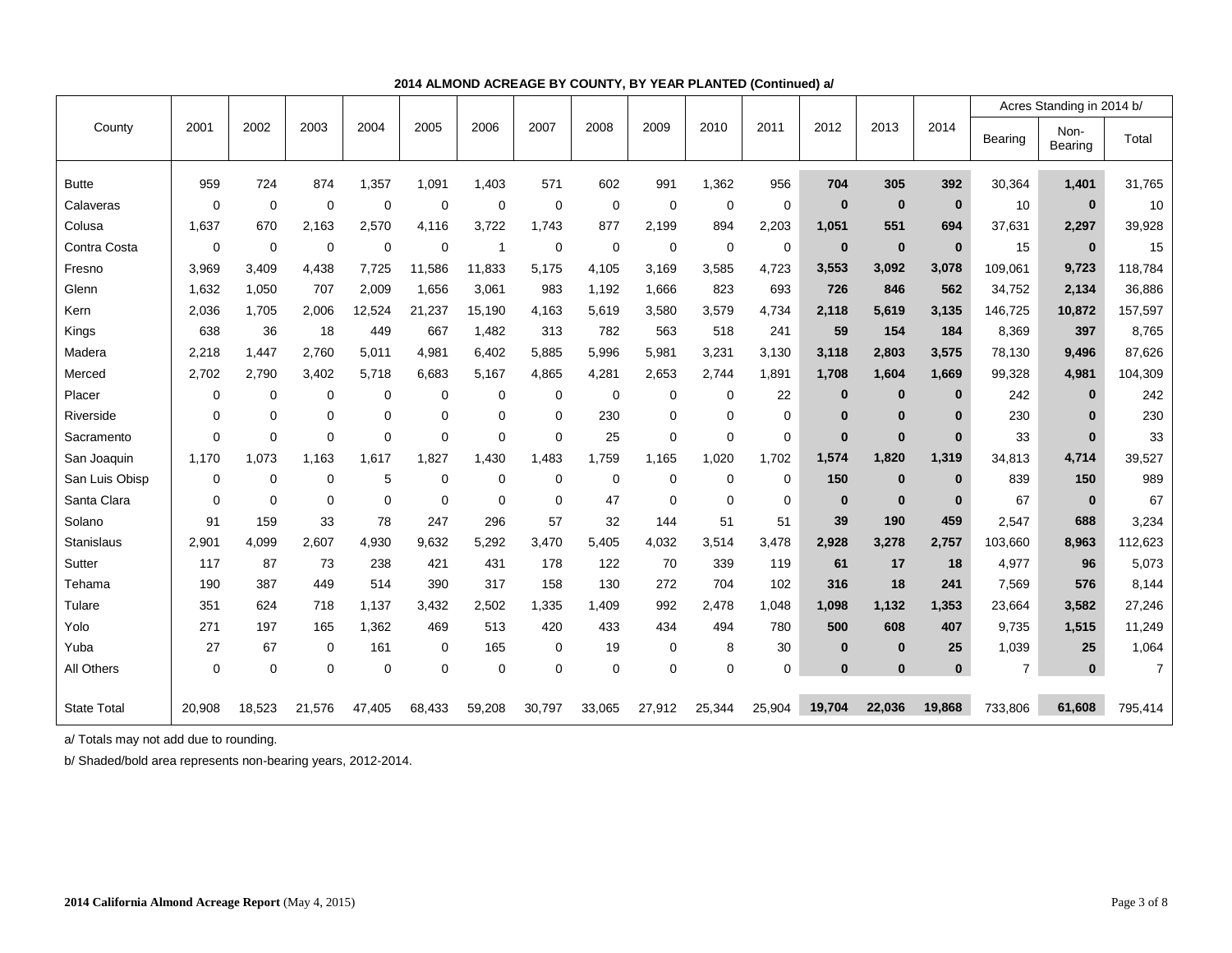| Variety              | 1985 &<br>Earlier | 1986           | 1987        | 1988           | 1989        | 1990           | 1991        | 1992         | 1993         | 1994        | 1995           | 1996   | 1997        | 1998         | 1999           | 2000        |
|----------------------|-------------------|----------------|-------------|----------------|-------------|----------------|-------------|--------------|--------------|-------------|----------------|--------|-------------|--------------|----------------|-------------|
| Aldrich              | 65                | 13             | 18          | $\overline{7}$ | 44          | 22             | 56          | 129          | 221          | 547         | 877            | 865    | 908         | 1,476        | 987            | 965         |
| Avalon               | $\mathbf 0$       | $\mathbf 0$    | $\mathbf 0$ | $\pmb{0}$      | 0           | $\mathbf 0$    | $\mathbf 0$ | 5            | $\mathbf 0$  | $\mathbf 0$ | $\overline{1}$ | 10     | 25          | 41           | 96             | 291         |
| <b>Butte</b>         | 1,235             | 142            | 434         | 612            | 733         | 1,449          | 1,386       | 1,212        | 2,146        | 3,874       | 6,127          | 6,069  | 7,427       | 8,515        | 5,539          | 4,094       |
| <b>CA Papershell</b> | 10                | $\mathbf 0$    | $\mathbf 0$ | $\pmb{0}$      | 0           | $\mathbf{1}$   | $\mathbf 0$ | $\mathbf 0$  | 0            | 20          | $\mathbf 0$    | 8      | 4           | 9            | $\overline{7}$ | 13          |
| Carmel               | 10,295            | 1.101          | 1,203       | 1,777          | 2,019       | 3,312          | 1,995       | 2,085        | 2,511        | 3.682       | 3,432          | 3,555  | 4,137       | 5,057        | 2,709          | 3,144       |
| Carrions             | 28                | $\mathbf 0$    | 3           | $\overline{7}$ | 12          | 21             | 8           | 30           | 3            | -1          | $\overline{4}$ | 10     | $\mathbf 0$ | 35           | 11             | $\mathbf 0$ |
| Folsom               | $\mathbf 0$       | $\mathbf 0$    | $\mathbf 0$ | 0              | 0           | $\mathbf 0$    | $\Omega$    | $\mathbf 0$  | $\mathbf{1}$ | $\Omega$    | 3              | 0      | $\Omega$    | $\Omega$     | $\mathbf 0$    | $\mathbf 0$ |
| Fritz                | 1,042             | 164            | 208         | 273            | 218         | 451            | 298         | 275          | 486          | 1.153       | 1,137          | 1,554  | 2,018       | 1,901        | 2,161          | 1,039       |
| Hasham               | 30                | $\mathbf 0$    | $\mathbf 0$ | $\mathbf 0$    | 33          | 18             | $\mathbf 0$ | $\Omega$     | $\mathbf 0$  | $\mathbf 0$ | 51             | 37     | 74          | 19           | 0              | $\mathbf 0$ |
| Independence         | $\mathbf 0$       | $\mathbf 0$    | $\mathbf 0$ | $\mathbf 0$    | $\mathbf 0$ | $\mathbf 0$    | $\mathbf 0$ | $\mathbf 0$  | $\mathbf 0$  | $\mathbf 1$ | $\mathbf 0$    | 0      | $\mathbf 0$ | $\mathbf 0$  | 0              | 0           |
| Kapareil             | 12                | 0              | 0           | $\mathbf 0$    | 0           | $\mathbf 0$    | 50          | $\mathbf 0$  | 60           | 101         | 85             | 0      | 12          | 10           | 0              | $\mathbf 0$ |
| Livingston           | 8                 | 0              | 10          | 48             | 18          | 70             | 73          | 21           | 13           | 125         | 169            | 178    | 323         | 464          | 250            | 57          |
| Marchini             | 3                 | 0              | $\mathbf 0$ | 0              | 0           | 11             | $\mathbf 0$ | $\mathbf 0$  | $\mathbf 0$  | $\mathbf 0$ | $\mathbf 0$    | 0      | $\mathbf 0$ | 11           | 0              | 0           |
| Merced               | 395               | 1              | 1           | $\mathbf 1$    | 17          | 4              |             | $\mathbf{1}$ | $\mathbf 0$  | 8           | 16             | 19     | $\Omega$    | $\mathbf 1$  | 0              | 0           |
| Money Tree           | $\mathbf 0$       | $\mathbf 0$    | $\mathbf 0$ | $\pmb{0}$      | $\pmb{0}$   | 0              | $\mathbf 0$ | $\Omega$     | $\mathbf 0$  | $\mathbf 0$ | $\mathbf 0$    | 10     | 0           | $\mathbf 0$  | 0              | 0           |
| Mono                 | 258               | $\pmb{0}$      | 23          | 5              | 20          | 21             | 32          | 0            | $\mathbf 0$  | $\mathbf 0$ | $\mathbf 0$    | 15     | 0           | 10           | 0              | 4           |
| Monterey             | 1,060             | 25             | 187         | 146            | 253         | 755            | 350         | 520          | 632          | 1,855       | 1,581          | 2,005  | 3,269       | 4,410        | 4,168          | 2,306       |
| Morley               | 6                 | $\mathbf{1}$   | $\mathbf 0$ | $\pmb{0}$      | 0           | $\mathbf 0$    | 52          | 20           | 15           | 63          | 119            | 48     | $\mathbf 0$ | $\mathbf{1}$ | $\mathbf 0$    | 50          |
| $N-43$               | $\overline{2}$    | $\mathbf 0$    | $\mathbf 0$ | 8              | 0           | $\overline{4}$ | $\mathbf 0$ | $\mathbf 0$  | $\mathbf 0$  | $\mathbf 0$ | $\mathbf 0$    | 0      | 0           | $\mathbf 0$  | 20             | 97          |
| Ne Plus Ultra        | 1,139             | $\overline{4}$ | 24          | 38             | 31          | 114            | 18          | 39           | 34           | 83          | 71             | 61     | 32          | 22           | 44             | 41          |
| Nonpareil            | 20,297            | 1,252          | 1,579       | 2,278          | 2,836       | 5,083          | 3,178       | 3,767        | 5,208        | 9,411       | 10,330         | 10,461 | 11,899      | 14,941       | 13,085         | 8,895       |
| Padre                | 125               | 51             | 181         | 182            | 298         | 629            | 644         | 479          | 915          | 1,912       | 3,601          | 3,384  | 3,997       | 5,893        | 3,904          | 2,657       |
| Peerless             | 1,722             | 86             | 55          | 88             | 85          | 88             | 79          | 75           | 95           | 227         | 311            | 229    | 86          | 155          | 303            | 128         |
| <b>Price Cluster</b> | 3,583             | 119            | 247         | 322            | 378         | 535            | 301         | 532          | 474          | 416         | 486            | 355    | 453         | 976          | 457            | 566         |
| Ruby                 | 708               | 51             | 96          | 307            | 95          | 95             | 69          | 63           | 68           | 92          | 64             | 54     | 242         | 148          | 19             | 217         |
| Savana               | $\overline{7}$    | 3              | $\mathbf 0$ | $\mathbf 0$    | 0           | $\mathbf 0$    | 52          | 20           | 15           | 43          | 118            | 49     | $\mathbf 0$ | $\mathbf 0$  | $\mathbf 0$    | 33          |
| Sonora               | 79                | $\mathbf{1}$   | 25          | 89             | 352         | 520            | 143         | 496          | 645          | 1,265       | 1,646          | 1,269  | 922         | 1,600        | 1,664          | 518         |
| Supareil             | $\mathbf 0$       | 0              | $\mathbf 0$ | 0              | 0           | 0              | $\mathbf 0$ | 0            | 0            | $\mathbf 0$ | $\mathbf 0$    | 0      | $\mathbf 0$ | $\mathbf 0$  | $\mathbf 0$    | 0           |
| Texas/Mission        | 3,134             | 132            | 249         | 427            | 145         | 412            | 301         | 191          | 568          | 670         | 1,073          | 806    | 1,282       | 959          | 450            | 299         |
| Thompson             | 636               | 0              | 41          | 20             | 14          | $\mathbf 0$    | 0           | 20           | -1           | 9           | -1             | 20     | 0           | $\mathbf 0$  | 0              | 0           |
| Tokyo                | 70                | 0              | 21          | 6              | 16          | 0              | 0           | $\Omega$     | $\mathbf 0$  | $\mathbf 0$ | $\mathbf 0$    | 10     | 20          | 79           | 0              | 47          |
| Winters              | $\mathbf 0$       | 0              | $\mathbf 0$ | 0              | 0           | $\Omega$       | $\mathbf 0$ | $\mathbf 0$  | $\mathbf{1}$ | $\Omega$    | $\mathbf 0$    | 0      | $\mathbf 0$ | $\mathbf 0$  | $\Omega$       | 35          |
| Wood Colony          | 13                | 0              | 14          | 77             | 73          | 285            | 56          | 311          | 253          | 366         | 473            | 387    | 901         | 704          | 619            | 666         |
| All Others           | 718               | 13             | 60          | 23             | 36          | 71             | 44          | 73           | 34           | 47          | 84             | 31     | 69          | 149          | 88             | 93          |
| <b>State Total</b>   | 46,679            | 3,158          | 4,678       | 6,739          | 7,725       | 13,970         | 9,185       | 10,363       | 14,398       | 25,968      | 31,857         | 31,500 | 38,097      | 47,582       | 36,581         | 26,251      |

#### **ALMOND ACREAGE AS OF 2014 -- VARIETIES AND AGE GROUPS -- STATE SUMMARY ACREAGE PLANTED DURING YEARS SHOWN AND STANDING IN 2014 a/**

a/ Totals may not add due to rounding.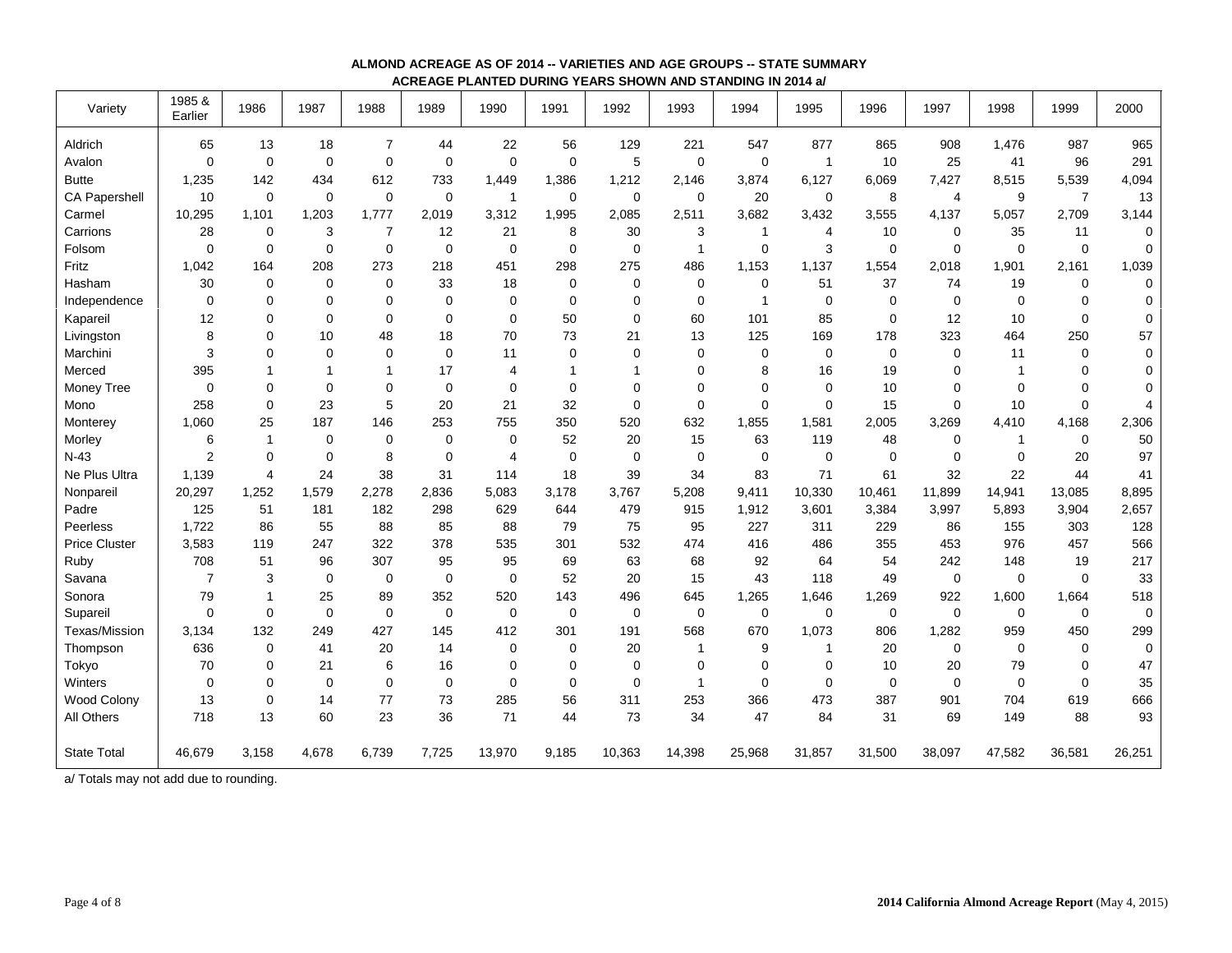# **ALMOND ACREAGE AS OF 2014 -- VARIETIES AND AGE GROUPS -- STATE SUMMARY ACREAGE PLANTED DURING YEARS SHOWN AND STANDING IN 2014 (Continued) a/**

|                      |                |             |                |             |             |                |                |                |                |             |             |          |              |                |         | Acres Standing in 2014 b/ |         |
|----------------------|----------------|-------------|----------------|-------------|-------------|----------------|----------------|----------------|----------------|-------------|-------------|----------|--------------|----------------|---------|---------------------------|---------|
| Variety              | 2001           | 2002        | 2003           | 2004        | 2005        | 2006           | 2007           | 2008           | 2009           | 2010        | 2011        | 2012     | 2013         | 2014           | Bearing | Non-<br>Bearing           | Total   |
| Aldrich              | 601            | 496         | 554            | 1,812       | 2,202       | 1,398          | 604            | 991            | 1,188          | 1,305       | 1,208       | 1,155    | 1,286        | 963            | 19,558  | 3,404                     | 22,962  |
| Avalon               | 343            | 330         | 367            | 451         | 434         | 427            | 137            | 64             | 133            | 49          | 105         | 14       | $\bf{0}$     | 10             | 3,306   | 24                        | 3,330   |
| <b>Butte</b>         | 2,039          | 1,236       | 1,304          | 3,815       | 8,094       | 8,246          | 4,704          | 4,013          | 1,637          | 606         | 483         | 380      | 478          | 439            | 87,172  | 1,297                     | 88,468  |
| <b>CA Papershell</b> | 18             | $\mathbf 0$ | $\mathbf 0$    | 14          | 69          | 25             | 55             | $\overline{4}$ | 19             | 10          | 5           | 14       | 6            | $\overline{1}$ | 289     | 21                        | 310     |
| Carmel               | 3,111          | 2,548       | 2,962          | 4,732       | 4,039       | 3,392          | 1,836          | 1,629          | 1,844          | 1,489       | 1,229       | 1,019    | 1,062        | 863            | 80,821  | 2,944                     | 83,765  |
| Carrions             | 0              | 0           | $\mathbf 0$    | $\mathbf 0$ | 40          | 0              | $\mathbf 0$    | 5              | $\mathbf 0$    | 0           | $\mathbf 0$ | $\bf{0}$ | $\bf{0}$     | $\bf{0}$       | 217     | $\bf{0}$                  | 217     |
| Folsom               | 0              | $\mathbf 0$ | $\mathbf 0$    | $\mathbf 0$ | $\mathbf 0$ | 66             | 10             | 19             | 28             | 123         | 252         | 12       | 124          | $\bf{0}$       | 502     | 136                       | 637     |
| Fritz                | 1.095          | 1.323       | 1.532          | 3.369       | 4,969       | 4.077          | 2,514          | 1.657          | 1,309          | 1,360       | 887         | 414      | 1,027        | 271            | 38,467  | 1,711                     | 40,179  |
| Hasham               | 0              | $\mathbf 0$ | 25             | 40          | 22          | 12             | $\mathbf 0$    | $\mathbf 0$    | $\mathbf 0$    | $\pmb{0}$   | $\mathbf 0$ | 20       | $\mathbf{0}$ | 19             | 361     | 39                        | 400     |
| Independence         | 0              | 0           | 2              | 14          | $\mathbf 0$ | 30             | 5              | 40             | 239            | 461         | 1,291       | 1,323    | 1,661        | 2,304          | 2,082   | 5,288                     | 7,371   |
| Kapareil             | 0              | $\mathbf 0$ | $\mathbf 0$    | $\mathbf 0$ | $\Omega$    | $\Omega$       | $\Omega$       | $\mathbf 0$    | $\mathbf 0$    | $\mathbf 0$ | $\Omega$    | $\bf{0}$ | $\bf{0}$     | $\bf{0}$       | 329     | $\bf{0}$                  | 329     |
| Livingston           | 37             | 29          | $\overline{7}$ | 38          | 50          | 146            | 113            | 217            | 5              | $\mathbf 0$ | $\mathbf 0$ | $\bf{0}$ | 8            | 33             | 2,467   | 41                        | 2,507   |
| Marchini             | 0              | $\mathbf 0$ | 180            | 42          | $\mathbf 0$ | 27             | $\mathbf 0$    | $\mathbf 0$    | 0              | $\mathbf 0$ | $\mathbf 0$ | 0        | $\bf{0}$     | $\mathbf{0}$   | 274     | $\bf{0}$                  | 274     |
| Merced               | 12             | 0           | 4              | $\mathbf 0$ | $\mathbf 0$ | $\mathbf 0$    | $\mathbf 0$    | $\overline{0}$ | 1              | $\mathbf 0$ | $\mathbf 0$ | 0        | $\bf{0}$     | $\bf{0}$       | 482     | $\bf{0}$                  | 482     |
| Money Tree           | 19             | $\Omega$    | $\mathbf 0$    | $\mathbf 0$ | 16          | $\mathbf 0$    | 13             | $\mathbf 0$    | 12             | $\mathbf 0$ | 40          | $\bf{0}$ | 40           | 314            | 110     | 354                       | 464     |
| Mono                 | 21             | $\Omega$    | $\Omega$       | 113         | 25          | 58             | 28             | 89             | 6              | 9           | 45          | 148      | 28           | 3              | 782     | 179                       | 961     |
| Monterey             | 2,318          | 2,088       | 2,789          | 7,663       | 12,119      | 10,192         | 4,960          | 6,096          | 5,773          | 4,312       | 5,106       | 3,482    | 3,549        | 3,124          | 86,937  | 10,154                    | 97,091  |
| Morley               | 26             | 9           | 23             | $\mathbf 0$ | $\mathbf 0$ | $\mathbf 0$    | $\mathbf 0$    | $\mathbf 0$    | 0              | 25          | $\mathbf 0$ | $\bf{0}$ | $\bf{0}$     | $\mathbf{0}$   | 457     | $\bf{0}$                  | 457     |
| $N-43$               | $\mathbf 0$    | $\mathbf 0$ | $\mathbf 0$    | $\mathbf 0$ | 323         | 17             | 9              | 40             | 10             | 13          | 142         | 85       | $\mathbf{3}$ | 62             | 684     | 149                       | 833     |
| Ne Plus Ultra        | $\overline{4}$ | 15          | $\overline{7}$ | 45          | 6           | 18             | $\overline{2}$ | 82             | 60             | 280         | 20          | 78       | 18           | 83             | 2,332   | 179                       | 2,511   |
| Nonpareil            | 8,605          | 8,236       | 9,635          | 20,591      | 25,745      | 20,504         | 9,467          | 12,237         | 12,026         | 11,692      | 11,766      | 8,985    | 9,641        | 8,663          | 275,000 | 27,289                    | 302,289 |
| Padre                | 1,100          | 786         | 778            | 2,233       | 6,542       | 7,068          | 4,236          | 3,113          | 1,084          | 575         | 172         | 115      | 224          | 143            | 56,539  | 482                       | 57,020  |
| Peerless             | 56             | 47          | 52             | 61          | 96          | 51             | 63             | 80             | 107            | 79          | 163         | 67       | 28           | 51             | 4,665   | 147                       | 4,812   |
| <b>Price Cluster</b> | 337            | 296         | 356            | 352         | 683         | 476            | 466            | 562            | 206            | 267         | 396         | 111      | 106          | 136            | 14,592  | 353                       | 14,944  |
| Ruby                 | 36             | 20          | 25             | 10          | $\mathbf 0$ | 5              | 9              | $\mathbf 0$    | $\overline{1}$ | $\mathbf 0$ | $\mathbf 0$ | $\bf{0}$ | 47           | $\mathbf{0}$   | 2,492   | 47                        | 2,540   |
| Savana               | 19             | 5           | $\mathbf 0$    | $\mathbf 0$ | $\mathbf 0$ | $\mathbf 0$    | $\mathbf 0$    | $\mathbf 0$    | $\mathbf 0$    | $\mathbf 0$ | $\mathbf 0$ | $\bf{0}$ | $\mathbf{0}$ | $\mathbf{0}$   | 362     | $\bf{0}$                  | 362     |
| Sonora               | 571            | 593         | 390            | 476         | 872         | 226            | 133            | 430            | 159            | 657         | 475         | 344      | 241          | 355            | 16,214  | 940                       | 17,154  |
| Supareil             | 0              | 5           | 0              | $\mathbf 0$ | $\mathbf 0$ | $\mathbf 0$    | $\mathbf 0$    | 6              | 50             | 238         | 174         | 128      | 121          | 318            | 473     | 566                       | 1,039   |
| Texas/Mission        | 78             | 67          | 56             | 51          | 61          | 207            | 76             | $\mathbf{1}$   | 118            | 119         | 14          | 9        | 135          | 35             | 11,947  | 178                       | 12,125  |
| Thompson             | $\mathbf{1}$   | 4           | $\mathbf 0$    | $\mathbf 0$ | $\mathbf 0$ | $\overline{1}$ | $\mathbf 0$    | $\mathbf 0$    | 16             | $\mathbf 0$ | 0           | $\bf{0}$ | $\bf{0}$     | $\bf{0}$       | 783     | $\bf{0}$                  | 783     |
| Tokyo                | 13             | $\mathbf 0$ | 5              | 31          | 3           | 3              | $\Omega$       | $\mathbf 0$    | $\mathbf 0$    | $\mathbf 0$ | $\mathbf 0$ | $\bf{0}$ | $\bf{0}$     | $\bf{0}$       | 323     | $\bf{0}$                  | 323     |
| Winters              | $\mathbf{1}$   | 106         | 169            | 474         | 496         | 673            | 215            | 481            | 386            | 419         | 178         | 118      | 64           | 30             | 3,633   | 212                       | 3,845   |
| Wood Colony          | 387            | 174         | 282            | 759         | 1,081       | 1,291          | 501            | 895            | 1,115          | 892         | 1,501       | 1,302    | 1,722        | 1,517          | 14,072  | 4,541                     | 18,613  |
| All Others           | 63             | 113         | 76             | 220         | 446         | 574            | 644            | 317            | 383            | 364         | 252         | 383      | 419          | 131            | 5,083   | 933                       | 6,017   |
| <b>State Total</b>   | 20,908         | 18,523      | 21.576         | 47.405      | 68,433      | 59,208         | 30,797         | 33,065         | 27,912         | 25,344      | 25,904      | 19.704   | 22.036       | 19.868         | 733,806 | 61,608                    | 795,414 |
|                      |                |             |                |             |             |                |                |                |                |             |             |          |              |                |         |                           |         |

a/ Totals may not add due to rounding.

b/ Shaded/bold area represents non-bearing years, 2012-2014.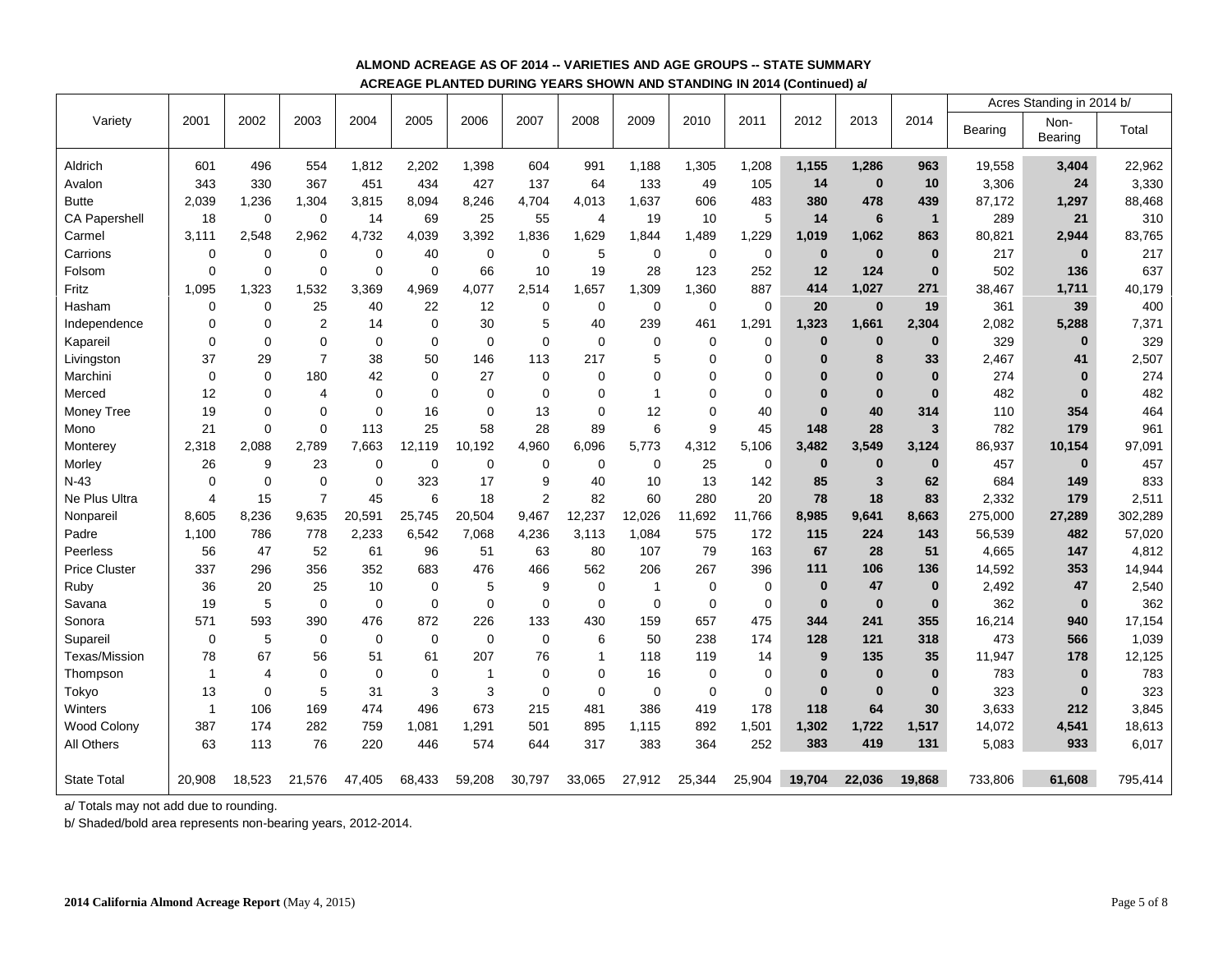| County             | 1985 &<br>Earlier | 1986        | 1987        | 1988                    | 1989           | 1990           | 1991        | 1992        | 1993        | 1994        | 1995        | 1996        | 1997        | 1998        | 1999        | 2000         |
|--------------------|-------------------|-------------|-------------|-------------------------|----------------|----------------|-------------|-------------|-------------|-------------|-------------|-------------|-------------|-------------|-------------|--------------|
| <b>Butte</b>       | 1,784             | 65          | 44          | 177                     | 36             | 160            | 110         | 328         | 190         | 355         | 575         | 1,095       | 622         | 519         | 309         | 532          |
| Calaveras          | 10                | $\mathbf 0$ | $\mathbf 0$ | 0                       | $\mathbf 0$    | $\mathbf 0$    | 0           | $\mathbf 0$ | $\mathbf 0$ | $\mathbf 0$ | $\mathbf 0$ | $\mathbf 0$ | $\mathbf 0$ | $\mathbf 0$ | $\mathbf 0$ | $\mathbf 0$  |
| Colusa             | 622               | 31          | 76          | 60                      | 153            | 256            | 37          | 60          | 176         | 524         | 359         | 369         | 515         | 742         | 719         | 535          |
| Contra Costa       | 6                 | $\mathbf 0$ | $\mathbf 0$ | 0                       | $\mathbf 0$    | $\mathbf 0$    | $\mathbf 0$ | $\mathbf 0$ | $\mathbf 0$ | 0           | $\mathbf 0$ | 0           | $\mathbf 0$ | $\mathbf 0$ | $\mathbf 0$ | $\mathbf{1}$ |
| Fresno             | 1,195             | 188         | 293         | 271                     | 335            | 1,224          | 302         | 346         | 769         | 1,002       | 1,420       | 938         | 1,805       | 1.787       | 2,172       | 1,746        |
| Glenn              | 652               | $\mathbf 0$ | 43          | 40                      | 156            | 151            | 136         | 31          | 218         | 1,035       | 1,239       | 775         | 287         | 1,270       | 1,250       | 770          |
| Kern               | 715               | 66          | 106         | 349                     | 449            | 783            | 347         | 236         | 1.115       | 1,415       | 1,976       | 2,794       | 3,578       | 4,952       | 4,304       | 1,121        |
| Kings              | 12                | 5           | 10          | $\overline{\mathbf{c}}$ | $\overline{7}$ | 0              | 146         | $\mathbf 0$ | 12          | 15          | 47          | 0           | 52          | 356         | 61          | 64           |
| Madera             | 2,570             | 457         | 182         | 278                     | 304            | 611            | 429         | 254         | 567         | 749         | 712         | 872         | 1,016       | 575         | 427         | 328          |
| Merced             | 5,219             | 152         | 359         | 355                     | 592            | 813            | 596         | 829         | 595         | 1,495       | 1,311       | 1,036       | 1,515       | 1,485       | 1,184       | 1,367        |
| Placer             | 10                | $\pmb{0}$   | $\mathbf 0$ | 0                       | $\mathbf 0$    | 0              | $\mathbf 0$ | $\mathbf 0$ | $\mathbf 0$ | 0           | $\mathbf 0$ | 0           | $\mathbf 0$ | $\mathbf 0$ | 21          | $\mathbf 0$  |
| Riverside          | 0                 | $\mathbf 0$ | $\mathbf 0$ | 0                       | $\mathbf 0$    | $\mathbf 0$    | $\mathbf 0$ | $\mathbf 0$ | $\mathbf 0$ | 0           | $\mathbf 0$ | $\mathbf 0$ | $\mathbf 0$ | $\mathbf 0$ | 0           | 0            |
| Sacramento         | 1                 | $\mathbf 0$ | $\mathbf 0$ | $\mathbf 0$             | $\mathbf 0$    | $\mathbf 0$    | $\mathbf 0$ | $\mathbf 0$ | $\mathbf 0$ | $\mathbf 0$ | $\mathbf 0$ | $\mathbf 0$ | $\mathbf 0$ | $\mathbf 0$ | $\mathbf 0$ | 0            |
| San Joaquin        | 1,946             | 77          | 126         | 177                     | 180            | 299            | 168         | 292         | 408         | 493         | 524         | 561         | 475         | 564         | 535         | 682          |
| San Luis Obispo    | 492               | $\mathbf 0$ | 0           | 0                       | 0              | 0              | $\mathbf 0$ | $\mathbf 0$ | $\mathbf 0$ | 0           | $\mathbf 0$ | 0           | 0           | $\mathbf 0$ | $\mathbf 0$ | 3            |
| Santa Clara        | 0                 | $\mathbf 0$ | 0           | 0                       | $\mathbf 0$    | $\mathbf 0$    | $\mathbf 0$ | $\mathbf 0$ | $\mathbf 0$ | 0           | $\mathbf 0$ | $\mathbf 0$ | $\mathbf 0$ | $\mathbf 0$ | 0           | 0            |
| Solano             | 119               | $\mathbf 0$ | $\mathbf 0$ | 20                      | $\mathbf 0$    | 0              | $\mathbf 0$ | $\mathbf 0$ | $\mathbf 0$ | 19          | 49          | 46          | 57          | 83          | 13          | 99           |
| Stanislaus         | 3,539             | 185         | 215         | 476                     | 513            | 680            | 753         | 1,093       | 919         | 2,069       | 1,606       | 1,165       | 1,423       | 1,793       | 1,482       | 1,182        |
| Sutter             | 206               | $\mathbf 0$ | 5           | 0                       | 6              | 0              | 19          | 12          | $\mathbf 0$ | 48          | 30          | 37          | 125         | 133         | 16          | 29           |
| Tehama             | 315               | 25          | 95          | 15                      | 11             | 0              | 40          | 6           | 107         | 131         | 132         | 241         | 36          | 275         | 122         | 71           |
| Tulare             | 356               | $\mathbf 0$ | 19          | 39                      | 83             | 97             | 57          | 261         | 69          | 39          | 254         | 329         | 222         | 258         | 324         | 278          |
| Yolo               | 496               | $\mathbf 0$ | 7           | 13                      | 12             | $\overline{7}$ | 11          | 20          | 64          | 21          | 96          | 132         | 170         | 64          | 89          | 88           |
| Yuba               | 30                | $\mathbf 0$ | 0           | $\overline{7}$          | $\mathbf 0$    | 0              | 27          | $\mathbf 0$ | $\mathbf 0$ | 0           | $\mathbf 0$ | 70          | 0           | 86          | 59          | 0            |
| All Others         | 3                 | $\mathbf 0$ | $\mathbf 0$ | 0                       | $\mathbf 0$    | $\mathbf 0$    | 0           | $\mathbf 0$ | $\mathbf 0$ | 0           | $\mathbf 0$ | $\mathbf 0$ | 0           | $\mathbf 0$ | $\mathbf 0$ | 0            |
| <b>State Total</b> | 20,297            | 1,252       | 1,579       | 2,278                   | 2,836          | 5,083          | 3,178       | 3,767       | 5,208       | 9,411       | 10,330      | 10,461      | 11,899      | 14,941      | 13,085      | 8,895        |

# **2014 NONPAREIL VARIETY ACREAGE SUMMARY BY YEAR PLANTED a/**

a/ Totals may not add due to rounding.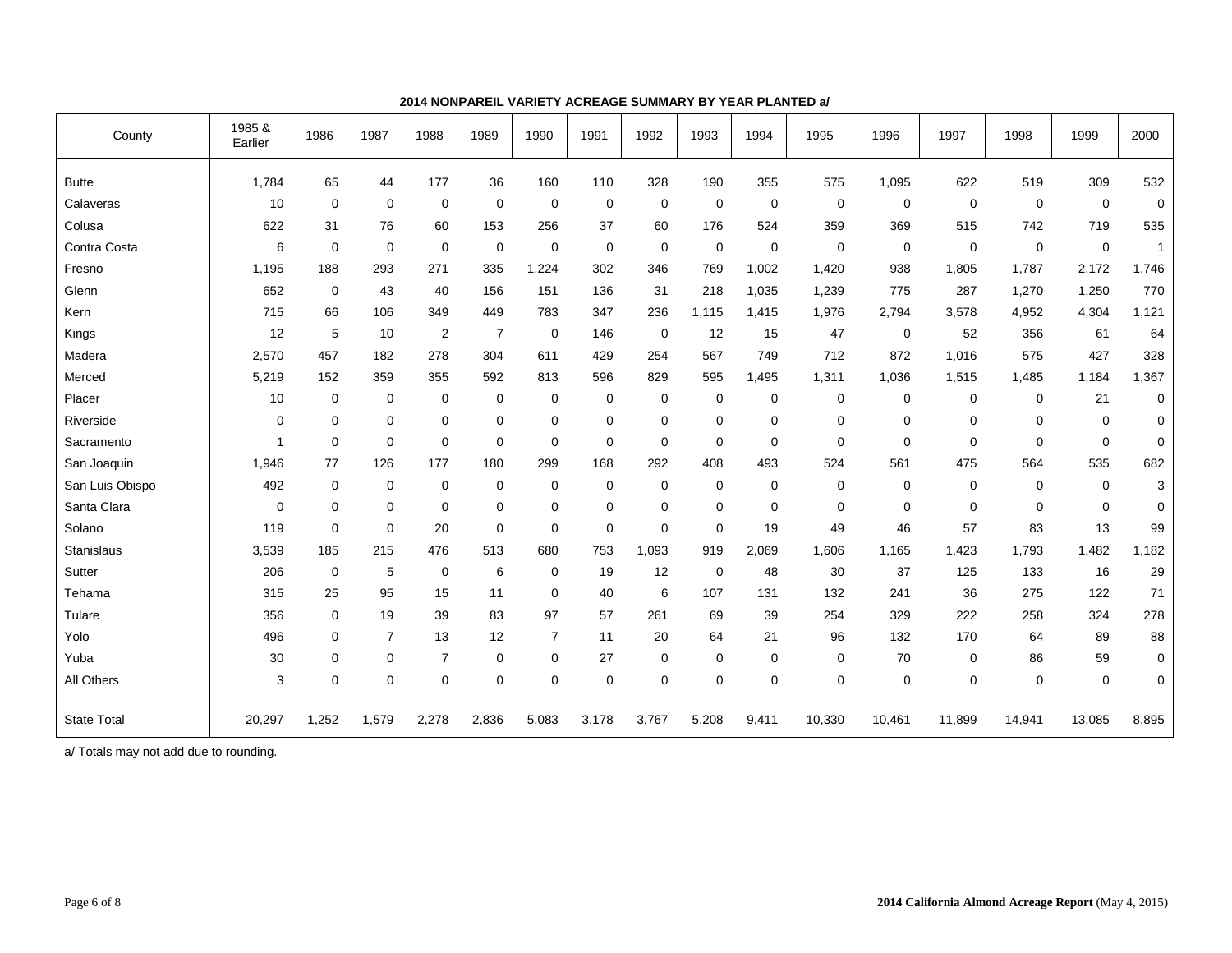|                    |                |             |             |             |             |             |             |             |             |                |             |             |          |             |                | Acres Standing in 2014 b/ |                |  |
|--------------------|----------------|-------------|-------------|-------------|-------------|-------------|-------------|-------------|-------------|----------------|-------------|-------------|----------|-------------|----------------|---------------------------|----------------|--|
| County             | 2001           | 2002        | 2003        | 2004        | 2005        | 2006        | 2007        | 2008        | 2009        | 2010           | 2011        | 2012        | 2013     | 2014        | <b>Bearing</b> | Non-<br>Bearing           | Total          |  |
| <b>Butte</b>       | 437            | 361         | 368         | 650         | 417         | 578         | 206         | 266         | 461         | 672            | 515         | 367         | 156      | 175         | 11,834         | 698                       | 12,532         |  |
| Calaveras          | $\mathbf 0$    | $\mathbf 0$ | $\mathbf 0$ | $\mathbf 0$ | $\mathbf 0$ | $\mathbf 0$ | $\mathbf 0$ | $\mathbf 0$ | 0           | $\mathbf 0$    | $\mathbf 0$ | $\mathbf 0$ | $\bf{0}$ | $\mathbf 0$ | 10             | $\mathbf{0}$              | 10             |  |
| Colusa             | 784            | 288         | 1.066       | 1.120       | 1.719       | 1,433       | 669         | 287         | 1,028       | 491            | 1,141       | 496         | 243      | 357         | 15,258         | 1,096                     | 16,354         |  |
| Contra Costa       | $\mathbf 0$    | $\Omega$    | 0           | 0           | $\mathbf 0$ | $\mathbf 0$ | $\mathbf 0$ | $\mathbf 0$ | 0           | $\mathbf 0$    | $\mathbf 0$ | $\bf{0}$    | $\bf{0}$ | $\bf{0}$    | $\overline{7}$ | $\mathbf{0}$              | $\overline{7}$ |  |
| Fresno             | 1,519          | .436        | 1.964       | 3,371       | 4,468       | 3,865       | 1,638       | 1,388       | 1,334       | 1,682          | 2,163       | 1,627       | 1,414    | 1,380       | 40,619         | 4,421                     | 45,040         |  |
| Glenn              | 758            | 513         | 383         | 1,091       | 819         | 1,286       | 333         | 430         | 779         | 494            | 364         | 396         | 398      | 261         | 15,305         | 1,055                     | 16,360         |  |
| Kern               | 945            | 777         | 990         | 5,700       | 7,933       | 5,968       | 1,053       | 1,807       | 1,430       | 1,568          | 1,974       | 1,114       | 2.724    | 1,541       | 54,451         | 5,380                     | 59,830         |  |
| Kings              | 294            | 18          | 9           | 197         | 295         | 415         | 84          | 320         | 283         | 176            | 120         | 17          | 63       | 51          | 2,997          | 131                       | 3,128          |  |
| Madera             | 783            | 663         | 1,315       | 2,019       | 1,767       | 2,020       | 1,602       | 2,626       | 2,776       | 1,384          | 1,229       | 1,437       | 1,271    | 1,753       | 28,514         | 4,461                     | 32,975         |  |
| Merced             | 1,081          | 1,223       | 1,187       | 2,430       | 2,064       | 1,391       | 1,611       | 1,579       | 1,065       | 1,257          | 796         | 703         | 616      | 632         | 34,584         | 1,951                     | 36,534         |  |
| Placer             | 0              | $\mathbf 0$ | $\mathbf 0$ | $\mathbf 0$ | $\mathbf 0$ | $\mathbf 0$ | $\mathbf 0$ | $\mathbf 0$ | 0           | $\mathbf 0$    | 11          | $\mathbf 0$ | $\bf{0}$ | $\bf{0}$    | 42             | $\bf{0}$                  | 42             |  |
| Riverside          | 0              | $\mathbf 0$ | $\mathbf 0$ | 0           | $\mathbf 0$ | $\mathbf 0$ | $\mathbf 0$ | 115         | 0           | $\mathbf 0$    | 0           | $\bf{0}$    | $\bf{0}$ | $\bf{0}$    | 115            | $\bf{0}$                  | 115            |  |
| Sacramento         | 0              | 0           | $\mathbf 0$ | 0           | $\mathbf 0$ | $\mathbf 0$ | $\mathbf 0$ | $\mathbf 0$ | 0           | $\overline{0}$ | 0           | $\mathbf 0$ | $\bf{0}$ | $\bf{0}$    | $\mathbf{1}$   | $\mathbf{0}$              | $\mathbf{1}$   |  |
| San Joaquin        | 471            | 467         | 535         | 636         | 687         | 499         | 479         | 637         | 538         | 459            | 774         | 642         | 574      | 571         | 13,686         | 1,787                     | 15,473         |  |
| San Luis Obispo    | $\mathbf 0$    | $\mathbf 0$ | $\mathbf 0$ | 0           | $\mathbf 0$ | $\mathbf 0$ | $\mathbf 0$ | $\mathbf 0$ | 0           | $\overline{0}$ | 0           | 75          | $\bf{0}$ | $\bf{0}$    | 495            | 75                        | 570            |  |
| Santa Clara        | 0              | $\mathbf 0$ | 0           | 0           | $\mathbf 0$ | $\mathbf 0$ | $\mathbf 0$ | 24          | 0           | $\mathbf 0$    | 0           | $\bf{0}$    | $\bf{0}$ | $\bf{0}$    | 24             | $\bf{0}$                  | 24             |  |
| Solano             | 35             | 91          | 17          | 41          | 118         | 107         | 15          | 16          | 53          | 20             | 25          | 13          | 96       | 230         | 1,044          | 338                       | 1,382          |  |
| <b>Stanislaus</b>  | 1,222          | .888        | 1,130       | 1,874       | 3,550       | 1,532       | 1,027       | 1,993       | 1,508       | 1,642          | 1,590       | 1,225       | 1,298    | 782         | 38,050         | 3,304                     | 41,353         |  |
| Sutter             | $\overline{2}$ | 10          | 19          | 71          | 124         | 106         | 12          | 13          | 29          | 142            | 69          | 37          | 10       | 16          | 1,262          | 64                        | 1,326          |  |
| Tehama             | 70             | 172         | 213         | 217         | 102         | 116         | 58          | 39          | 127         | 368            | 58          | 137         | 6        | 116         | 3,161          | 259                       | 3,419          |  |
| Tulare             | 106            | 196         | 368         | 592         | 1.448       | 949         | 530         | 498         | 397         | 1,084          | 534         | 452         | 464      | 630         | 9,386          | 1,546                     | 10,932         |  |
| Yolo               | 86             | 99          | 71          | 551         | 235         | 209         | 151         | 200         | 216         | 250            | 388         | 247         | 308      | 170         | 3,744          | 725                       | 4,469          |  |
| Yuba               | 14             | 33          | 0           | 33          | 0           | 30          | $\mathbf 0$ | 0           | 0           | $\overline{4}$ | 15          | $\bf{0}$    | $\bf{0}$ | $\bf{0}$    | 408            | $\bf{0}$                  | 408            |  |
| All Others         | 0              | $\mathbf 0$ | $\mathbf 0$ | 0           | $\mathbf 0$ | $\mathbf 0$ | $\mathbf 0$ | $\mathbf 0$ | $\mathbf 0$ | $\mathbf 0$    | $\mathbf 0$ | $\bf{0}$    | $\bf{0}$ | $\bf{0}$    | 5              | $\mathbf{0}$              | 5              |  |
| <b>State Total</b> | 8,605          | 8,236       | 9,635       | 20,591      | 25,745      | 20,504      | 9,467       | 12,237      | 12,026      | 11,692         | 11,766      | 8,985       | 9,641    | 8,663       | 275,000        | 27,289                    | 302,289        |  |

#### **2014 NONPAREIL VARIETY ACREAGE SUMMARY BY YEAR PLANTED (Continued) a/**

a/ Totals may not add due to rounding.

b/ Shaded/bold area represents non-bearing years, 2012-2014.